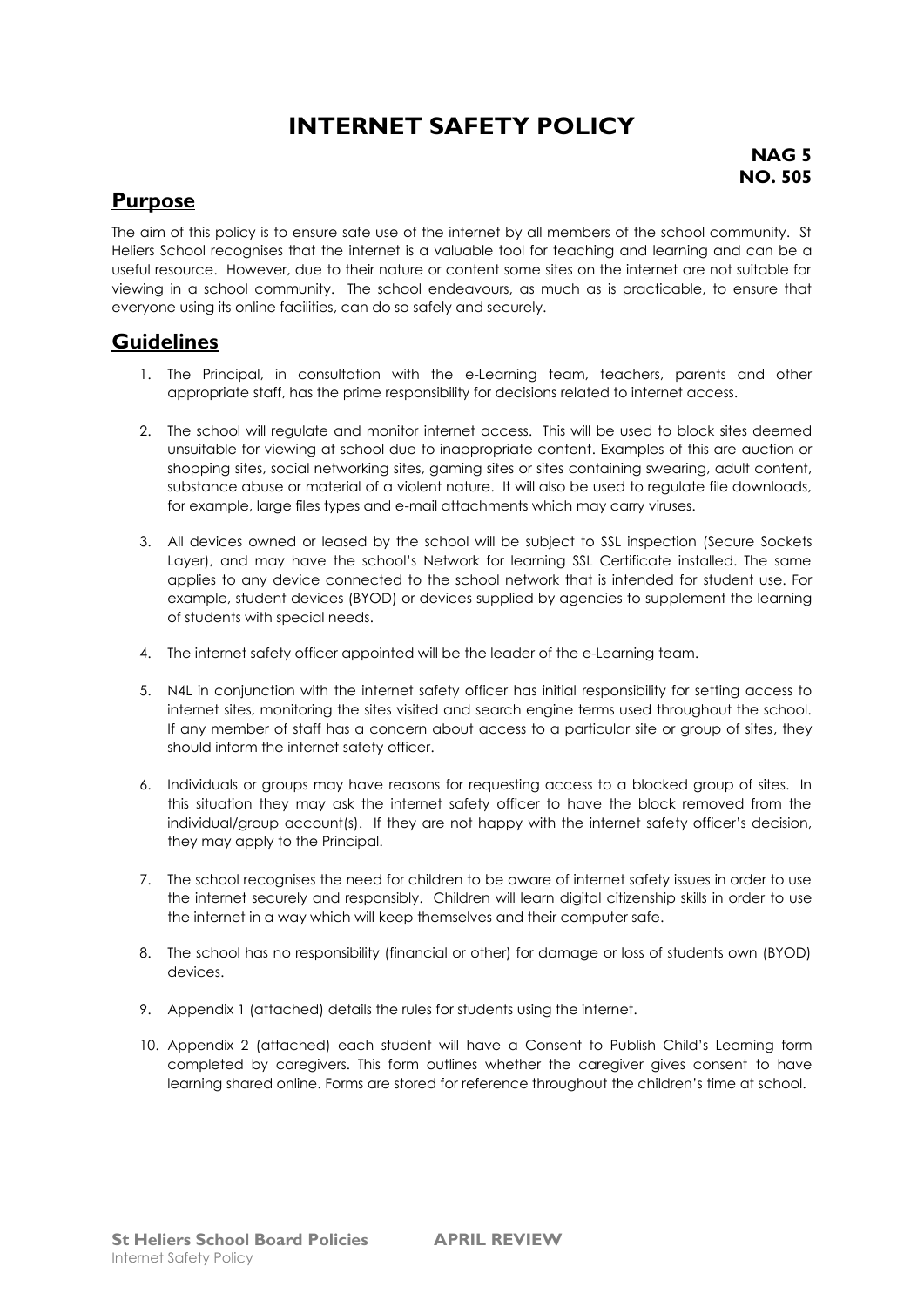## **Appendix 1**

#### **Rules for using the Internet – To be displayed in each classroom**

When using the internet, students should follow the values of St Heliers School, in particular being **responsible, honest, and respectful** and showing **care**.

- 1. Students must not use the internet without an adult present. This includes BYOD devices.
- 2. Students must not give out identifying personal information including their, or any other person's, name, address, phone number or photo over the internet.
- 3. Students must not send or post emails, blog messages or attachments over the internet unless they have previously been approved by a teacher.
- 4. Students must not download attachments, files, programmes, videos or music without prior approval of a teacher. Students should be aware of copyright and legal responsibilities involved in downloading or copying information from the internet.
- 5. Students communicating online are expected to uphold St Heliers School rules and values, and report any comments which breach these values.
- 6. Students must not use social media, video conferencing software, or private email accounts without teacher permission and supervision. Students using video conferencing are expected to uphold St Heliers School rules and values and report any breaches of these values.
- 7. Students who are bringing their own devices to school must not allow other students to use their device.
- 8. Students must tell their teacher if they find anything on the internet which they consider inappropriate or upsetting.